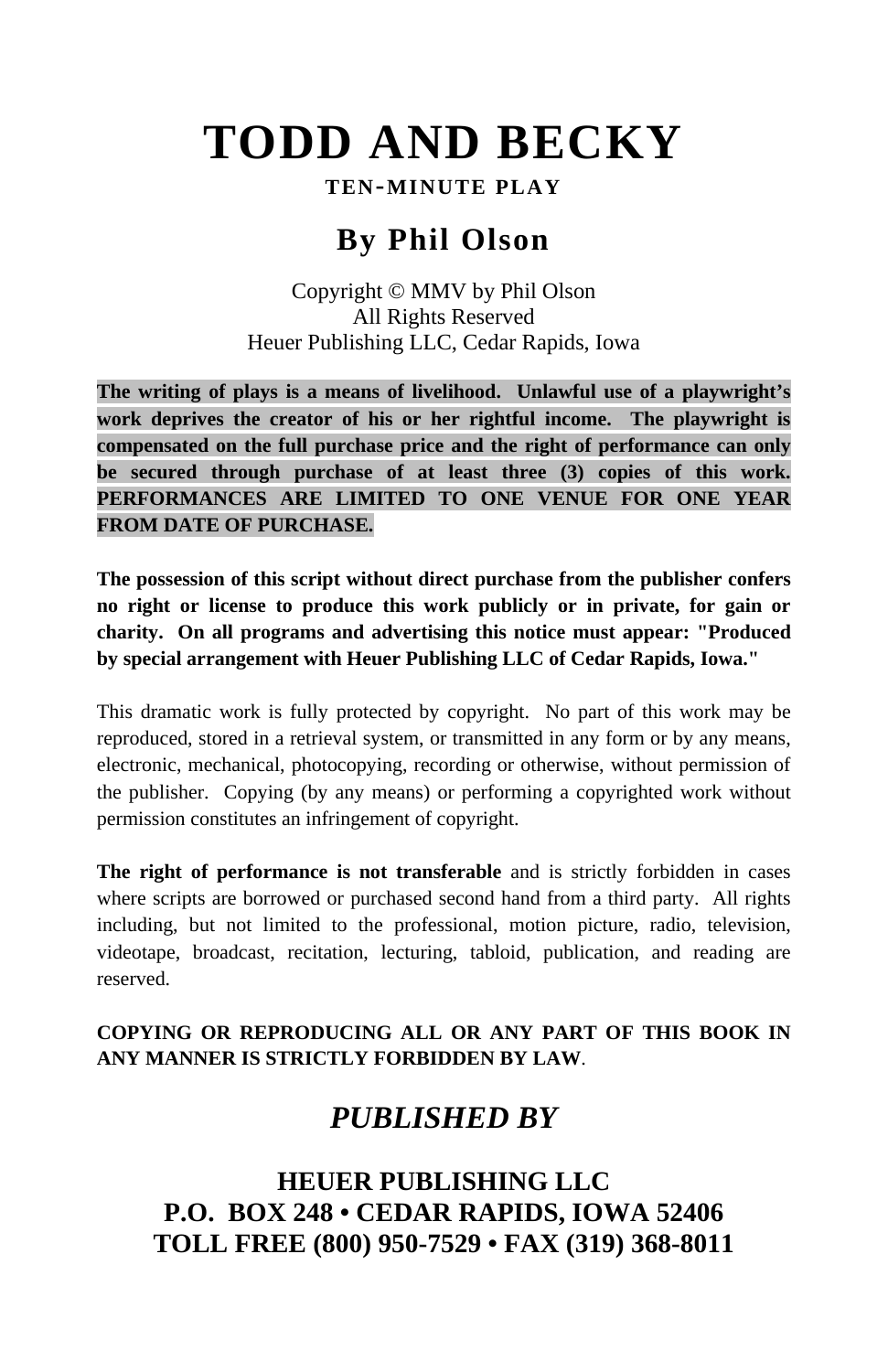## **TODD AND BECKY By Phil Olson**

**SYNOPSIS:** Two homeless people find empty bottles and love in an alley.

## **CAST OF CHARACTERS**  *(1 MAN, 1 WOMAN)*

TODD (M) BECKY (F)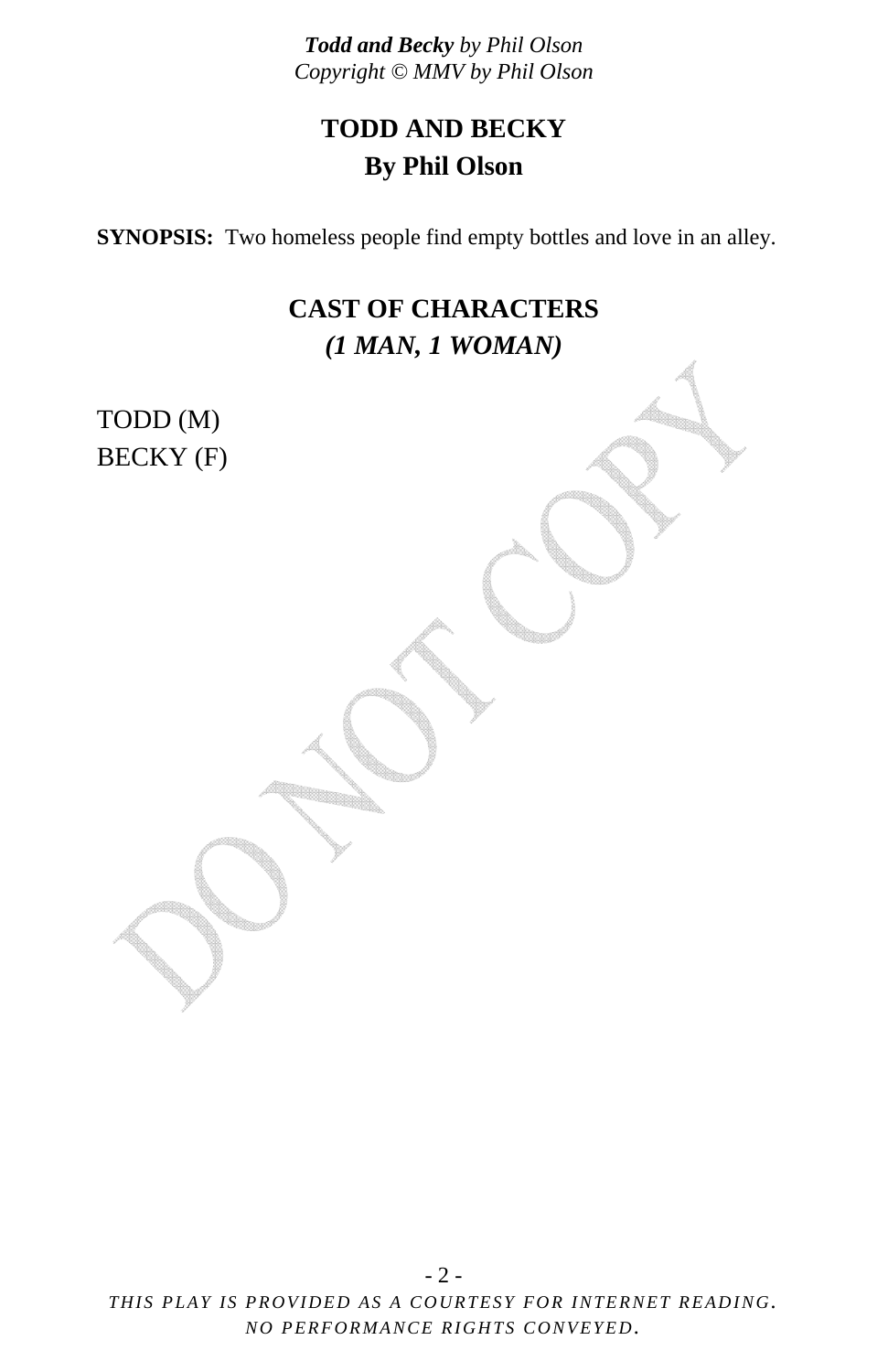#### *AT RISE:*

*A homeless guy, TODD, with a Hefty bag half full of cans enters an alley, The Promised Land. On his head, TODD wears a tinfoil hat with two tinfoil antennae sticking out of the top a la My Favorite Martian. There are pieces of newspaper and general garbage scattered on the ground. TODD walks around, looking under newspapers for empty cans and bottles.*

*From across the alley, a homeless woman appears, BECKY, pushing a shopping cart. They don't see each other. BECKY is wearing scuba goggles with a snorkel hanging from it. She has the same goals in mind as TODD, to find cans and bottles.* 

*Suddenly, they both hear a noise in the distance. They both look up and see someone putting out a full garbage can to be picked up by the trash collectors. The person walks away leaving an overflowing garbage can of riches. We hear the Alleluia Choir. Someone has their speakers blasting in a nearby apartment. There's nothing better than the sight of an overflowing garbage can.* 

*Suddenly, TODD and BECKY's eyes meet, unsettled by the fact that they are walking toward the same gold mine. They stand motionless, assessing the situation. Suddenly, the apartment dweller puts on Clint Eastwood's favorite "The Good, the Bad, and the Ugly" music. It's a showdown. You could cut the tension with a knife. TODD and BECKY's eyes move from the overflowing garbage can to each other to the shopping cart, the Hefty bag, then back to the garbage can. Who's going to make the first move?* 

*Suddenly, BECKY starts pushing her cart toward the garbage can. TODD hustles to the garbage can himself. Their pace quickens as they get closer and closer to their destiny. Just as they get to the garbage can, they both suddenly stop, realizing that they recognize each other.*

**TODD:** Becky? **BECKY:** Todd? **TODD:** Been a long time. **BECKY:** Too long.

- 3 -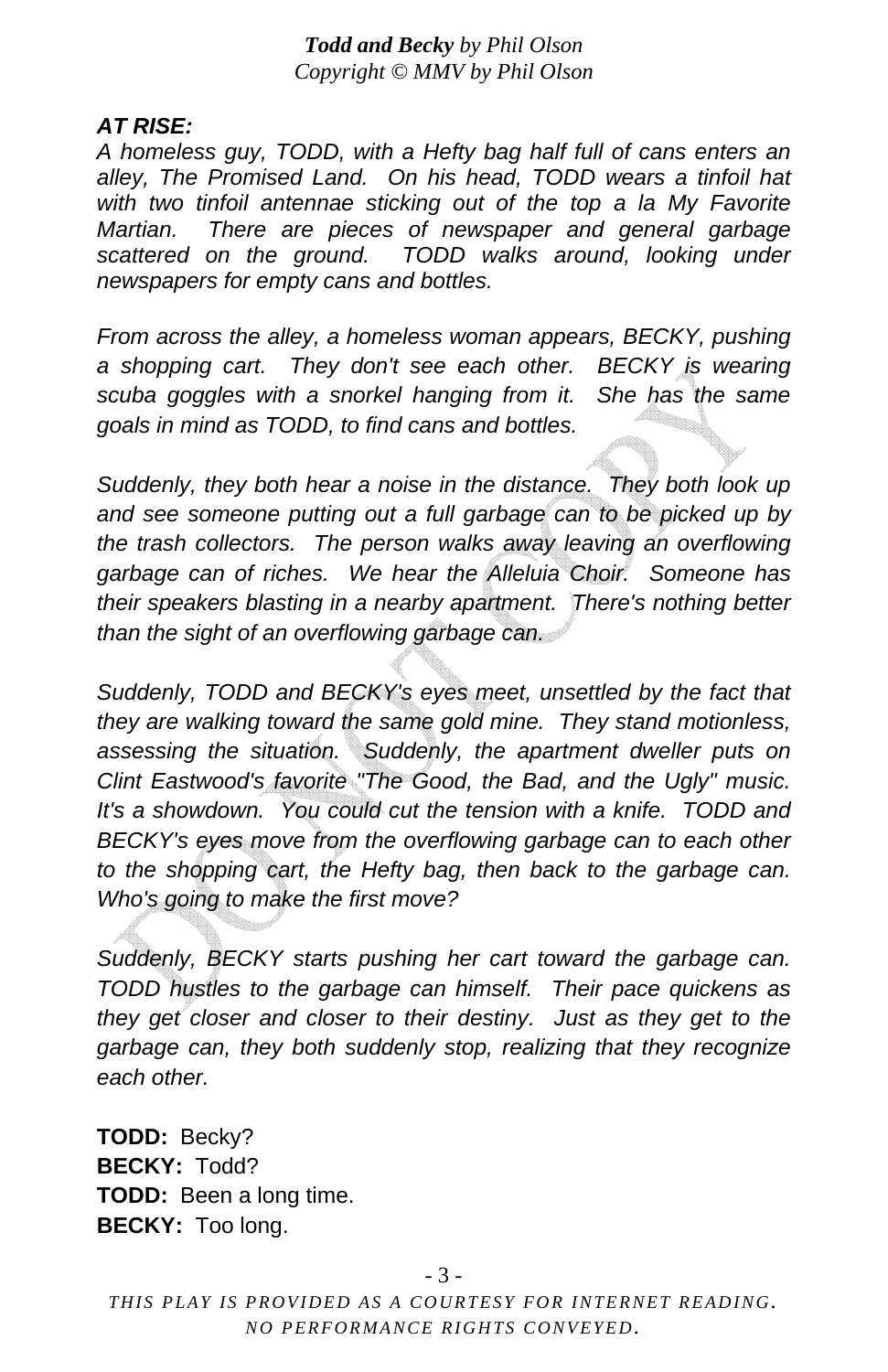**TODD:** You're lookin' good.

**BECKY:** Yeah, you too.

**TODD:** I like your jacket.

**BECKY:** Which one?

**TODD:** The one under your sweater vest.

**BECKY:** The green one?

**TODD:** No, the red one.

**BECKY:** *(She looks down at it.)* That's blood.

**TODD:** Yours?

**BECKY:** It's hard to say.

**TODD:** Where'd ya get it?

**BECKY:** The Salvation Army.

**TODD:** Really, how much?

**BECKY:** It was free.

**TODD:** Get outta here.

**BECKY:** I'm serious.

**TODD:** There's no free lunch . . . Except at the soup kitchen. But then ya pay later, if ya know what I'm sayin'.

**BECKY:** You're preachin' to the choir.

**TODD:** So, it was free, huh?

**BECKY:** *(Nods "yes.")* I know the guy at the loading dock.

**TODD:** It's all about who ya know in this town, isn't it?

**BECKY:** Ya got that right . . . So, what have ya been up to?

**TODD:** I've been busy. You know how it goes.

**BECKY:** Yeah, me too. Where does the day go, huh?

**TODD:** Tell me about it. Excuse me, I gotta take this.

**BECKY:** Go ahead.

*TODD puts his hand up to his forehead like he's receiving a telepathic phone call. BECKY doesn't think anything of it.* 

**TODD:** This is Todd . . . Yeah, Jerry, I'm gonna have to call you back. I'm in a meeting right now . . . Okay, talk to ya later. *(He takes his hand down and shakes his head.)* Agents.

**BECKY:** You gettin' out much?

**TODD:** *(Shakes head, "no.")* I think I need a new head shot.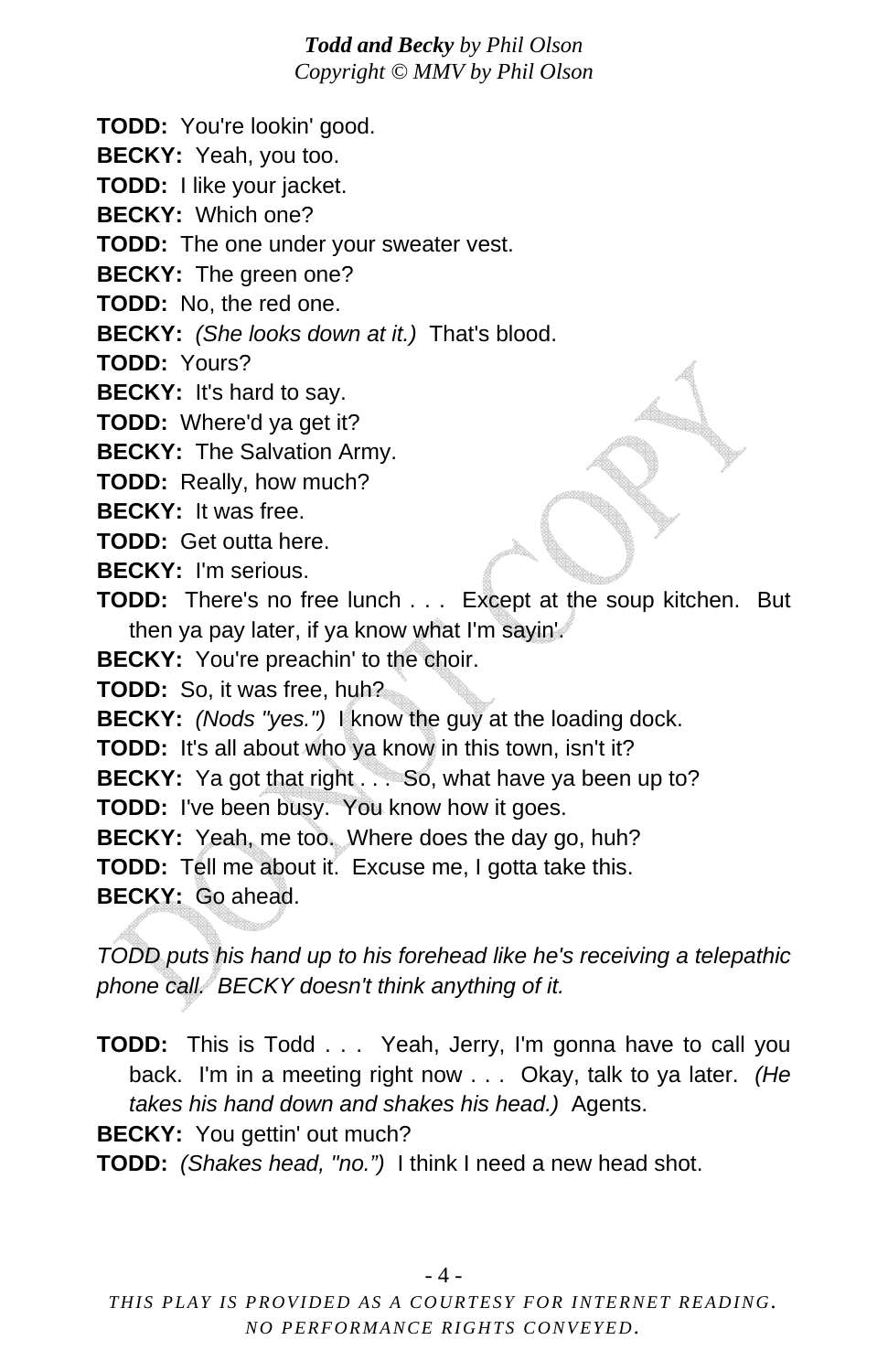*TODD pulls out a piece of white paper from his back pocket (folded three ways like a letter.). He hands the paper to BECKY who opens it up. It's a really bad child-like stick drawing of TODD's head. The drawing even has the goofy hat with the antennae on it. BECKY holds it up to TODD's face, comparing the drawing to his face.* 

**BECKY:** What's wrong with it? **TODD:** The lighting was bad. **BECKY:** As long as it looks like you. **TODD:** I guess.

*BECKY hands the drawing back to TODD, who puts it back in his pocket.* 

**BECKY:** Where are ya livin' now?

- **TODD:** Third Street alley. Just across from Parking Ramp Two. It has a bathroom.
- **BECKY:** Really?
- **TODD:** Yeah. They close it at midnight. That's okay. I usually go before that. *(Looks down at his pants.)* Usually . . . Where are you now?
- **BECKY:** The Pier. A like the seagulls. Especially the brown ones. They taste like chocolate.

**TODD:** How's your screenplay comin'?

**BECKY:** Pretty good. I finished the title.

**TODD:** That's always the hardest part.

**BECKY:** It took me three years . . . I'm happy with it, though.

**TODD:** What's it called?

**BECKY:** Vishy Swah Fromage Due Twah.

**TODD:** *(Thinks.)* French film?

**BECKY:** Yeah.

**TODD:** So, what brings ya up here?

**BECKY:** This is my route.

**TODD:** Your "route?"

**BECKY:** Yeah, my route. Everyone knows this is my route.

**TODD:** There's no "route." You don't get a "route." You know that. It's the code of the street.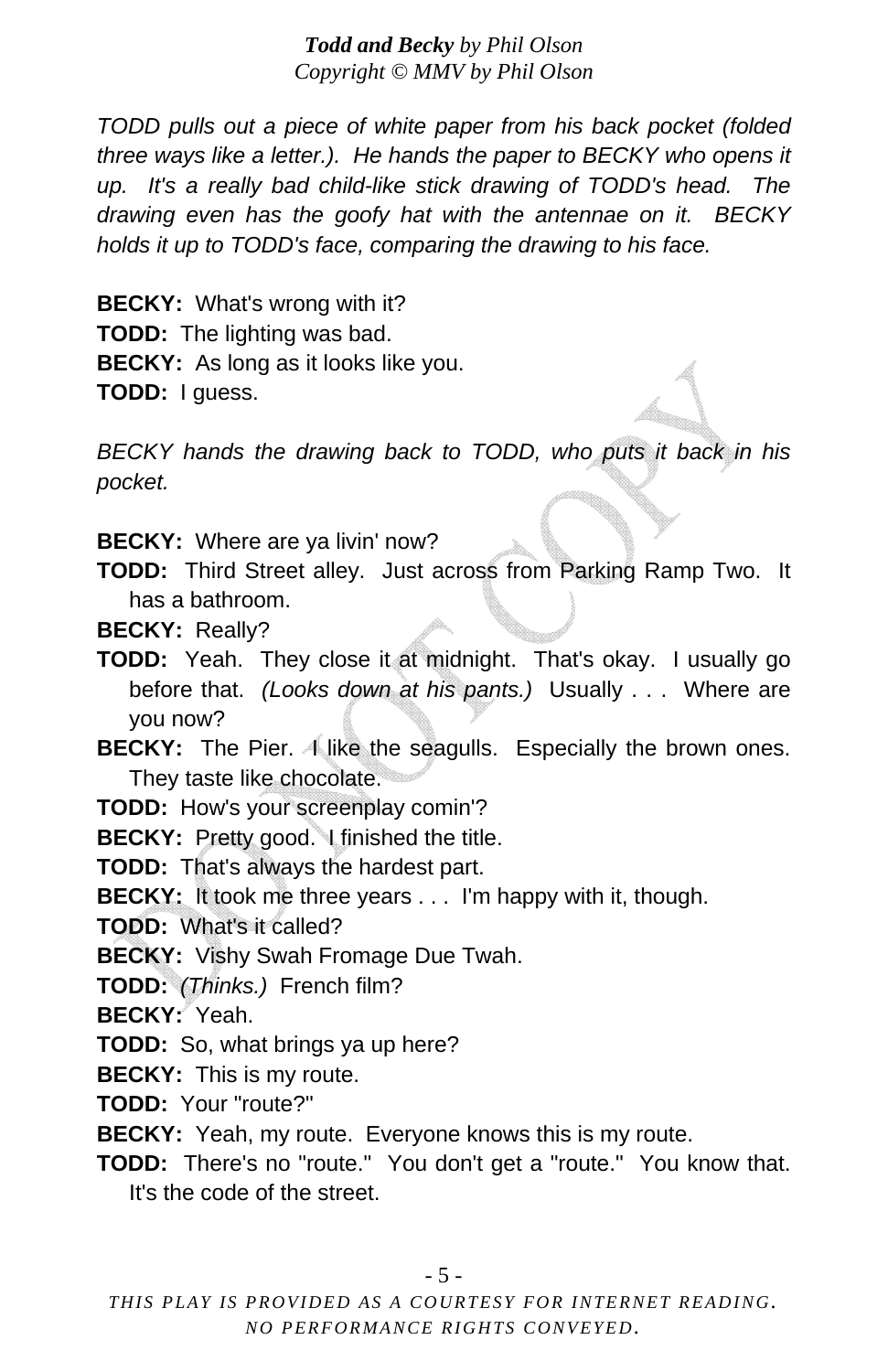- **BECKY:** Yeah, well, things are changing. We're organizing. It's in the newsletter. (*She pulls out an old crumpled napkin from her pocket with some writing scratched on it. She hands it to him. TODD looks at it.)*
- **TODD:** Whoa. Where have I been?
- **BECKY:** Hey, it's a big garbage can. Should be enough for both of us. Why don't we share, huh?
- **TODD:** Yeah, okay. We'll share. (*They start digging through the dumpster.)*
- **BECKY:** So, what are ya huntin' for these days?

**TODD:** Cans. They're 5 dollars a ton now.

**BECKY:** They've gone up.

**TODD:** Yeah, well, you know. The cost of living . . . How about you?

**BECKY:** I'm still swinging for the fences. You know me.

- **TODD:** Still looking for the diamond in the rough. Same old Becky.
- **BECKY:** I guess I'm just a romantic.
- **TODD:** I knew a guy that found an old picture, once. When he got it home, he discovered it had a Picasso under it.
- **BECKY:** No!
- **TODD:** Yeah! He got 50 billion dollars for it.

**BECKY:** No way. You knew this guy?

- **TODD:** I heard about it from Skeeter.
- **BECKY:** Skeeter? Is he still playin' the spoon on Colorado?
- **TODD:** He has two now. It's a much richer sound.

**BECKY:** You played with him, didn't ya?

**TODD:** *(Nods "yes.")* I played the stick. Not anymore, though. He had to downsize. I don't blame him.

**BECKY:** It's the times.

**TODD:** Yeah. You should stop by sometime. Tuesday is open mic night. Only we don't have a mic, so we yell real loud.

**BECKY:** Do you perform?

**TODD:** This week, I'm doing a scene from Curious Savage.

**BECKY:** Yeah, I should come over. Jeez, life is just passing me by at a hundred miles an hour.

*TODD pulls out a few cans from the trash and puts them in his Hefty bag. One is half-full of soda. He pours the soda out before putting it in his bag.*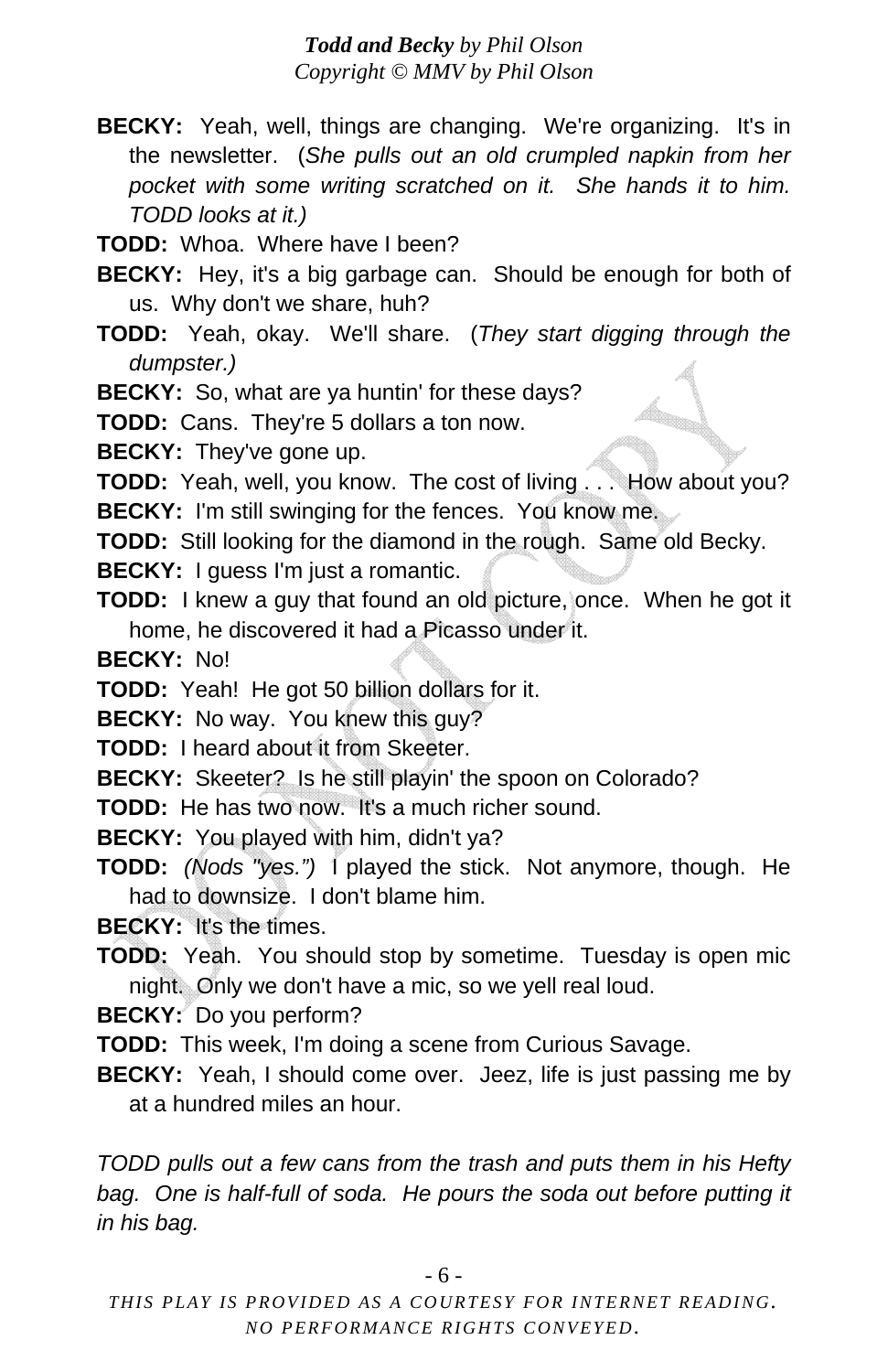- **TODD:** Can you believe people? They can't even take the time to empty the cans. How hard is that?
- **BECKY:** Sometimes ya just need to sit back and smell the roses. (*TODD and BECKY look at each other lovingly.)*

**BECKY:** *(Continuing.)* What ever happened to us?

**TODD:** I don't know. Different interests I guess. You wanted to form an all-girl band and I wanted a urinal . . . What ever happened to your band?

**BECKY:** I didn't like touring . . . We both like music.

**TODD:** Yeah.

**BECKY:** Ya know, deep down inside I just never felt I was good enough for you.

- **TODD:** Oh, no. And I always thought you wanted someone who owned a bicycle.
- **BECKY:** Material things aren't important to me.

**TODD:** Why didn't I see that? (*Suddenly BECKY finds an empty quart bottle worth a 15 cent deposit. Jackpot. Everything stops. TODD and BECKY look at each other. Holy Grail music or equivalent plays.)* That's worth 15 cents, ya know.

**BECKY:** I know.

**TODD:** Yeah, well, you always had the golden touch.

**BECKY:** *(Handing the bottle to TODD.)* Here, you take it.

- **TODD:** *(Pushing it back.)* No, no, I couldn't do that. You found it. It's yours.
- **BECKY:** *(Handing it to TODD.)* No, I insist. You should have it.
- **TODD:** *(Pushing it back.)* No, you found it. You keep it . . . *(Suddenly the bottle slips and falls back into the trash can, shattering. BECKY and TODD look at each other in shock.)* That was two bananas at Ralph's . . . I am so sorry.

**BECKY:** Easy come, easy go.

- **TODD:** *(Hands her his bag of cans.)* Here, take this. This should cover it.
- **BECKY:** Don't be ridiculous. It wasn't your fault.

**TODD:** Are ya sure?

**BECKY:** Yeah, of course.

**TODD:** I don't know what to say.